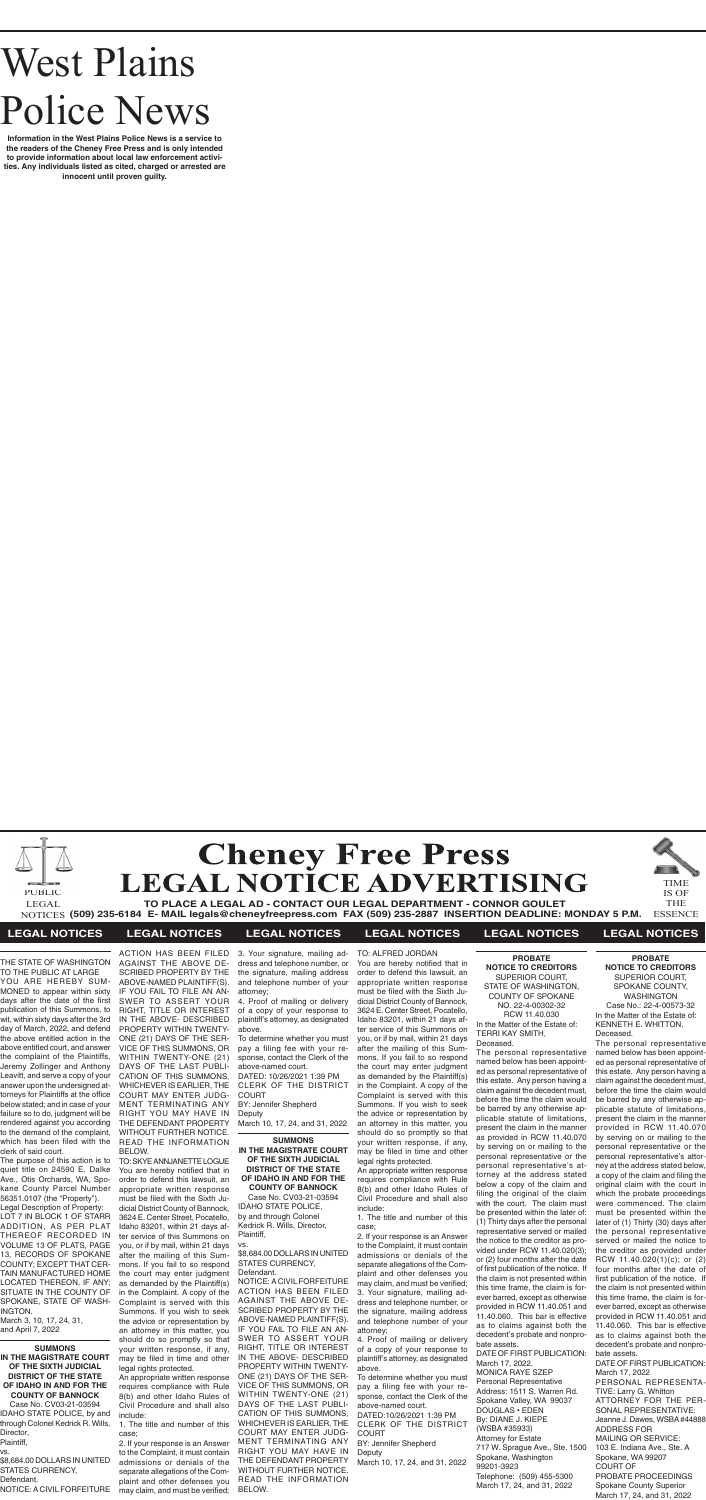**PROBATE NOTICE TO CREDITORS** IN THE SUPERIOR COURT FOR THE STATE OF WASHINGTON IN AND FOR THE COUNTY OF SPOKANE No. 22-4-00362-32 RCW 11.40.030 In the Matter of the Estate of WAYNE GORDON,

Deceased.

The Personal Representative named below has been appointed as Personal Representative of this estate. Any person having a claim against the decedent must, before the time the claim would be barred by any otherwise applicable statute of limitations, present the claim in the manner as provided in RCW 11.40.070 by serving on or mailing to the Personal Representative or the Personal Representative's attorney at the address stated below a copy of the claim and filing the original of the claim with the court in which the probate proceedings were commenced. The claim must be presented within the later of: (1) Thirty days after the Personal Representative served or mailed the notice to the creditor as provided under RCW 11.40.020(1) (c); or (2) four months after the date of first publication of the notice. If the claim is not presented within this time frame, the claim is forever barred, except as otherwise provided in RCW 11.40.051 and 11.40.060. This bar is effective as to claims against both the decedent's probate and nonprobate assets. Date of first publication:

March 10, 2022 /s/ Bryan S. Gordon Bryan S. Gordon Personal Representative Attorney for Personal Representative: MICHELLE K. FOSSUM, WSBA #20249 SAYRE SAYRE & FOSSUM, P.S. Address for Mailing or Service: 201 West North River Drive, Suite 460 Spokane, Washington 99201-2262 (509) 325-7330 March 10, 17, and 24, 2022

WASHINGTON COUNTY OF SPOKANE NO. 22-4-00516-32 IN RE THE ESTATE OF

GUY D. PERHAM, Deceased. The personal representative

named below has been appointed as personal representative of this estate. Any person having a claim against the decedent must, before the time the would be barred by any otherwise applicable statute of limitations, present the claim in the manner as provided in RCW 11.40.070 by serving on or mailing to the Personal Representative or the Personal Representative's attorney at the address stated below a copy of the claim and filing the original of the claim with the court. The claim must be presented within the later of: (1) Thirty days after the Personal Representative served or mailed the notice to the creditor as provided under RCW 11.40.020(1) ( c ); or (2) four months after the date of first publication of the notice. If the claim is not presented within this time frame, the claim is forever barred, except as otherwise provided in RCW 11.40.051 and 11.40.060. This bar is effective as to claims against both the decedent's probate and nonprobate assets. DATE OF FIRST PUBLICATION: **March 10, 2022**

Deceased. STATE OF WASHINGTON COUNTY OF SPOKANE The Personal Representative named below has been appointed Personal Representive of this estate. The Decedent is BARBARA G. EHRHART, SSN \*\*\* \*\*5330

> PERSONAL REPRESENTA-TIVE: **GUY M. PERHAM** ATTORNEY FOR PERSONAL REPRESENTATIVE: **Robb E. Grangroth** ADDRESS FOR MAILING OR SERVICE: **1235 N. Post St. Ste. 100 Spokane, WA 99201**

March 10, 17, and 24, 2022

**AMENDED PROBATE NOTICE TO CREDITORS** SUPERIOR COURT, STATE OF WASHINGTON, SPOKANE COUNTY No. 22-4-00511-32 RCW 11.40.030 In the Matter of the Estate of PAMELA JOAN REKOFKE, Deceased.

The personal representative named below has been appointed as personal representative of this estate. Any person having a claim against the decedent must, before the time the claim would be barred by any otherwise applicable statute of limitations, present the claim in the manner as provided in RCW 11.40.070 by serving on or mailing to the personal representative or the personal representative's attorney at the address stated below, a copy of the claim and filing the original with the court in which the probate proceedings were commenced. The claim must be presented within the later of: (1) Thirty days after the personal representative served or mailed the notice to the creditor as provided in RCW 11.40.020(1)(c ); or (2) four months after the date of first publication of the notice. If the claim is not presented within this time frame, the claim is forever barred, except as otherwise provided in RCW 11.40.051 and 11.40.060. This bar is effective as to claims against both the decedent's probate and nonprobate assets.

DATE OF FIRST PUBLICATION: March 10, 2022. Dated this 7th day of March, 2022. POWELL, KUZNETZ & PARKER, P.S. By: /s/ MICHAEL M. PARKER Michael M. Parker, WSBA No. 16968 Attorney for Estate /S/ JENNIFER MARIE REKOFKE Jennifer Marie Rekofke Personal Representative Address for Mailing or Service: 1106 N. Washington Suite A, Spokane, WA 99201 March 10, 17, and 24, 2022

#### **PROBATE NOTICE TO CREDITORS** SUPERIOR COURT OF WASHINGTON FOR SPOKANE COUNTY Case No.: 22400477-32 IN RE THE ESTATE OF: BARBARA G. EHRHART

Any person having a claim against the decedent must, before the time the claim would be barred by any otherwise applicable statute of limitations, present the claim in the manner as provided in RCW 11.40.070 by serving on or mailing to the Personal Representative or the Personal Representative's attorney at the address stated below a copy of the claim and filing the original claim with the court. The claim must be presented within the later of: (1) thirty (30) days after the Personal Representative has served or mailed the notice to the creditor as provided under RCW 11.40.020 (1)(c); or four (4) months after the date of first publication of the notice. If the claim is not presented within this time frame, the claim is forever barred, except as otherwise provided in RCW 11.40.051 and 11.40.060. This bar is effective as to claims against both the decedent's probate & nonprobate assets.

DATE OF FIRST PUBLICA-TION: March 10, 2022 in the Cheney Free Press newspaper, to be published in the physical newspaper once each week for three consecutive weeks, on Thursdays, on March 10, March 17 and March 24, 2022. Also, online consistently the entire same timeframe of 21 days. PERSONAL REPRESENTA-TIVE: Edward K. Ehrhart ATTORNEY FOR PERSONAL REPRESENTATIVE: Harold K. Prukop, Jr., WSBA #27590; ADDRESS FOR MAILING OR SERVICE: PRUKOP LAW FIRM, PLLC; Harold K. Prukop, Jr., Attorney at Law, 23403 E. Mission Avenue,

Suite 200J; Mailing: P.O. Box 385, LibertyLake, WA 99019-0385. Dated this 1st day of March 2022 in Liberty Lake, Washington. /S/ Harold K. Prukop, Jr., Harold K. Prukop, Jr., WSBA #27590 Attorney for Estate of Barbara G. Ehrhart Prukop Law Firm,PLLC 23403 E. Mission Ave., Ste 200J Mailing: P.O. Box 385 Liberty Lake, WA 99019 (425) 577-4686 March 10, 17, and 24, 2022

**NOTICE TO CREDITORS** IN THE SUPERIOR COURT OF THE STATE OF WASHINGTON IN AND FOR THE COUNTY OF SPOKANE Case No.: 22-4-00460-32 RCW 11.40.030 In the Matter of the Estate of: MARY D. BERG,

#### Deceased.

The person named below has been appointed and has qualified as Personal Representative of this estate. Any person having a claim against the decedent must, before the time the claim would be barred by any otherwise applicable statute of limitations, present the claim in the manner as provided in RCW 11.40.070 by serving on or mailing to the Personal Representative or the Personal Representative's Attorney at the address stated below, a copy of the claim and filing the original of the claim with the court in which the probate proceedings were commenced. The claim must be presented within the later of: (1) thirty days after the Personal Representative served or mailed the notice to the creditor as provided under RCW 11.40.020(1)(c); or (2) four months after the date of first publication of the notice. If the claim is not presented within this time frame, the claim is forever barred, except as otherwise provided in RCW 11.40.051 and 11.40.060. This bar is effective as to claims against both the decedent's probate and nonprobate assets. Date of first publication: Thursday, March 10, 2022 Christina M. Williams c/o Meagan M. Bennett 330 W Indiana Ave., Spokane, WA 99205 MEAGAN M. BENNETT, WSBA #54045 Attorney for Estate March 10, 17, and 24, 2022

### **NOTICE TO CREDITORS** SUPERIOR COURT,

STATE OF WASHINGTON, COUNTY OF SPOKANE

Case No.: 22-4-00072-32 In Re the Matter of the Estate of: ROBERT E. SCHILSON, Deceased.

The Personal Representative named below has been appointed as Personal Representative of this estate. Any person having a claim against the decedent must, before the time the claim would be barred by any otherwise applicable statute of limitations, present the claim in the manner as provided in RCW 11.40.070 by serving on or mailing to the Personal Representative or the Personal Representative's attorney at the address stated below a copy of the claim and filing the original of the claim with the Court in which the probate proceedings were commenced. The claim must be presented within the later of: (1) Thirty (30) days after the Personal Representative served or mailed the Notice to the creditor as provided under RCW 11.40.020(1)(c); or (2) Four (4) months after the date of fist publication of the Notice. If the claim is not presented within this time frame, the claim is forever barred, except as otherwise provided in RCW 11.40.051 and 11.40.060. This bar is effective as to claims against both the decedent's probate and nonprobate assets. DATE OF FIRST PUBLICATION:

March 10, 2022 PERSONAL REPRESENTA-TIVE: DREW E. SCHILSON Attorney for Personal Representative: PAUL L. CALABRO Address for Mailing or Service: 1201 N. Ash Street, Ste. 200 Spokane, WA 99201 PAUL LAWRENCE LAW, PLLC 1201 N. Ash Street, Ste. 200 Spokane, WA 99201 509-327-1545 March 10, 17, and 24, 2022

#### **AMENDED PROBATE NOTICE TO CREDITORS** SUPERIOR COURT, STATE OF WASHINGTON, SPOKANE COUNTY

No. 22-4-00512-32 RCW 11.40.030 In the Matter of the Estate of KAYLA MARIE WETHERELL, Deceased,

The personal representative named below has been appointed as personal representative of this estate. Any person having a claim against the decedent must, before the time the claim would be barred by any otherwise applicable statute of limitations, present the claim in the manner as provided in RCW 11.40.070 by serving on or mailing to the personal representative or the personal representative's attorney at the address stated below, a copy of the claim and filing the original with the court in which the probate proceedings were commenced. The claim must be presented within the later of: (1) Thirty days after the personal representative served or mailed the notice to the creditor as provided in RCW 11.40.020(1)(c ); or (2) four months after the date of first publication of the notice. If the claim is not presented within this time frame, the claim is forever barred, except as otherwise provided in RCW 11.40.051 and 11.40.060. This bar is effective as to claims against both the decedent's probate and nonprobate assets. DATE OF FIRST PUBLICATION: March 10, 2022. Dated this 7th day of March, 2022. POWELL, KUZNETZ & PARKER, P.S. By: /s/ MICHAEL M. PARKER Michael M. Parker, WSBA No. 16968 Attorney for Estate /s/ EDWARD WETHERELL Edward Wetherell Personal Representative March 10, 17, and 24, 2022 **NOTICE OF SERVICE OF PROCESS BY PUBLICATION** STATE OF NORTH CAROLINA COUNTY OF ONSLOW IN THE GENERAL COURT OF JUSTICE DISTRICT COURT DIVISION 21 JT 154 IN RE:

against the Respondents of a female juvenile born on or about July 12, 2009, in El paso County, Texas for a Termination of Parental Rights.

**NOTICE BY PUBLICATION** SUPERIOR COURT, SPOKANE COUNTY, WASHINGTON Case No.: 22-4-00580-32 (RCW 4.28.110 and RCW11.68.041) In the Matter of the Estate of: KENNETH S. WESTON, Deceased. The State of Washington to the

NANNETTE LEANDA FLESHER,

a minor child. TO: Thomas Cain Daniel Flesher, Respondent ADDRESS UKNOWN

TAKE NOTICE that a Petition has been filed in Onslow County, North Carolina on August 19, 2021, by the Petitioner, Anne Marie Maynard, seeking relief against the Respondents of a female juvenile born on or about June 24, 2007, in Carter County, Tennessee for a Termination of Parental Rights.

You are required to respond and answer such pleading not later than April 27, 2022, said date being 40 days from the day of the first publication. You may be entitled to court appointed counsel. The failure to respond within the time prescribed will result in the parental rights of the Respondents being terminated as relates to the said child. This, the 17th day of March 2022. McNAMARA, LYCANS & SHOLAR P.C. Sarah R. Lycans Attorney for Petitioner

**NOTICE OF SERVICE OF PROCESS BY PUBLICATION** STATE OF NORTH CAROLINA COUNTY OF ONSLOW IN THE GENERAL COURT OF JUSTICE DISTRICT COURT DIVISION 21 JT 155 IN RE: FALLON SOPHIA FLESHER, a minor child. TO: Thomas Cain Daniel Flesher, Respondent ADDRESS UKNOWN

**NOTICE TO CREDITORS** SUPERIOR COURT OF March 17, 24, and 31, 2022

TAKE NOTICE that a Petition has been filed in Onslow County, North Carolina on August 19, 2021, by the Petitioner, Anne Marie Maynard, seeking relief

#### **PUBLIC NOTICE**

Piersol Construction Inc, Maurice Piersol, 2233 S Garfield Rd Airway Heights, WA 99001, is seeking coverage under the Washington State Department of Ecology's Construction Stormwater NPDES and State Waste Discharge General Permit.

The proposed project, The Park at Medical Lake, is located at The subject property is located within Section 7, Township 24 North, Range 41 East and situated west of N Stanley Road, West of the BNSF right of way, and North of SR-902 in Medical Lake in Spokane county.

This project involves 3.08 acres of soil disturbance for Commercial construction activities.

All discharges and runoff goes to ground water.

Any persons desiring to present their views to the Washington State Department of Ecology regarding this Application, or interested in Ecology's action on this Application, may notify Ecology in writing no later than 30 days of the last date of publication of this notice. Ecology reviews public comments and considers whether discharges from this project would cause a measurable change in receiving water quality, and, if so, whether the project is necessary and in the overriding public interest according to Tier II anti-degradation requirements under WAC 173-201A-320.

Comments can be submitted to: ecyrewqianoi@ecy.wa.gov, or ATTN: Water Quality Program, Construction Stormwater Washington State Department of Ecology P.O. Box 47696 Olympia, WA 98504-7696 March 17, and 24, 2022

#### **PROBATE NOTICE TO CREDITORS** SUPERIOR COURT OF WASHINGTON IN AND FOR SPOKANE COUNTY NO. 22-4-00329-32 RCW 11.40.030 In the Matter of the Estate of: MARLENE L. TRAYNOR,

Deceased. The Personal Representative named below has been appointed as Personal Representative of this estate. Any person having a claim against the deceased must, before the time the claim would be barred by any otherwise applicable statute of limitations, present the claim in the manner as provided in RCW 11.40.070 by serving on or mailing to the Personal Representative or the Personal Representative's attorney at the address stated below, a copy of the claim, and filing the original of the claim with the Court in which the probate proceedings were commenced. The claim must be presented within the later of: (1) thirty days after the Personal Representative served or mailed the notice to the creditor as provided under RCW 11.40.020(1) (c); OR (2) four months after the date of first publication of the notice. If the claim is not presented within this time frame, the claim is forever barred, except as otherwise provided in RCW 11.40.051 and 11.40.060. This bar is effective as to claims against both Decedent's probate

and nonprobate assets. DATE OF FIRST PUBLICATION: March 10, 2022. PERSONAL REPRESENTATIVE: MICHAEL E. TRAYNOR ATTORNEYS FOR PERSONAL REPRESENTATIVE LUKINS & ANNIS, P.S. By: DAVID P. WEBSTER WSBA #41047 ADDRESS FOR MAILING OR SERVICE DAVID P. WEBSTER Lukins & Annis, P.S. 717 W. Sprague Ave., Suite 1600 Spokane, WA 99201-0466 COURT OF PROBATE PROCEEDINGS AND CAUSE NUMBER: Superior Court, Spokane County, Washington Cause No. 22-4-00329-32 March 10, 17, and 24, 2022

**NOTICE TO CREDITORS** SUPERIOR COURT STATE OF WASHINGTON COUNTY OF SPOKANE No. 22-4-00204-32 In the Matter of the Estate of: JOANN O'MELVENY DONNALD, Deceased.

The Personal Representative named below has been appointed as Personal Representative of this Estate. Any person having a claim against the Decedent must, before the time the claim would be barred by any otherwise applicable statute of limitations, present the claim in the manner as provided in RCW 11.40.070 by serving on or mailing to the Personal Representative or the Personal Representative's attorney at the address stated below a copy of the claim and filing the original of the claim with the Court. The claim must be presented within the later of: (1) Thirty days after the Personal Representative served or mailed the notice to the creditor as provided under RCW 11.40.020(1)(c); or (2) Four months after the date of first publication of the Notice. If the claim is not presented within this time frame, the claim is forever barred, except as otherwise provided in RCW 11.40.051 and 11.40.060. This bar is effective as to claims against both the Decedent's probate and nonprobate assets. Date of Filing Notice to Creditors with the Clerk of the Court: January 28, 2022 Date of First Publication: March 10, 2022 Personal Representative: Cherrilee Toops Steadman Attorney for the Personal Representative: Dennis P. Hession Address for Mailing or Service: Cherrilee Toops Steadman c/o Dennis P. Hession Resident Agent for the Estate 2818 South Scott Street Spokane, WA 99203-3251 Presented By: Dennis P. Hession, WSBA No. 9655 Law Offices of Dennis P. Hession Attorneys for Personal Representative 2818 South Scott Street Spokane, WA 99203-3251 March 10, 17, and 24, 2022

**PROBATE NOTICE TO CREDITORS** SUPERIOR COURT OF **WASHINGTON** IN AND FOR SPOKANE COUNTY NO. 22-4-00485-32 RCW 11.40.030 In the Matter of the Estate of: THOMAS WILLIAM CASSTEVENS Deceased.

The Personal Representative named below has been appointed as Personal Representative of this estate. Any person having a claim against the deceased must, before the time the claim would be barred by any otherwise applicable statute of limitations, present the claim in the manner as provided in RCW 11.40.070 by serving on or mailing to the Personal Representative or the Personal Representative's attorney at the address stated below, a copy of the claim, and filing the original of the claim with the Court in which the probate proceedings were commenced. The claim must be presented within the later of: (1) thirty days after the Personal Representative served or mailed the notice to the creditor as provided under RCW 11.40.020(1) (c); OR (2) four months after the date of first publication of the notice. If the claim is not presented within this time frame, the claim is forever barred, except as otherwise provided in RCW 11.40.051 and 11.40.060. This bar is effective as to claims against both Decedent's probate and nonprobate assets. DATE OF FIRST PUBLICATION: March 10, 2022. PERSONAL REPRESENTATIVE: MARGOT L. CASSTEVENS ATTORNEYS FOR PERSONAL

REPRESENTATIVE LUKINS & ANNIS, P.S. By: DAVID P. WEBSTER WSBA #41047 ADDRESS FOR MAILING OR SERVICE DAVID P. WEBSTER Lukins & Annis, P.S. 717 W. Sprague Ave., Suite 1600 Spokane, WA 99201-0466 COURT OF PROBATE PROCEEDINGS AND CAUSE NUMBER: Superior Court, Spokane County, Washington Cause No. 22-4-00485-32 March 10, 17, and 24, 2022

#### **AMENDED**

**SUMMONS BY PUBLICATION** SUPERIOR COURT, SPOKANE COUNTY, WASHINGTON Case No.: 21-4-02582-32 In re the matter of: THE ESTATE OF BEVERLY L. CARR and STEVEN R. SMITH, individually, Petitioner,

vs. UNKNOWN HEIRS OF BEVERLY L. CARR, Respondent(s).

#### **THE STATE OF WASHINGTON TO THE SAID UNKNOWN HEIRS OF BEVERLY L. CARR**:

You are hereby summoned to appear within sixty days after the date of the first publication of this summons, to wit, within sixty days after March 10, 2022, and defend the above-entitled action in the above entitled court, and answer the Petition of the Petitioner, the ESTATE OF BEV-ERLY L. CARR and STEVEN R. SMITH, individually, and serve a copy of your answer upon the undersigned attorneys for plaintiff. JOSHUA P. GREWE at his office below stated; and in case of your failure so to do, judgment will be rendered against you according to the demand of the Petition, which has been filed with the clerk of said court. The Petition requests from the Court an Order under RCW 11.96A directing Edward Jones to reform the beneficiary designation of decedent's Edward Jones accounts to remove the spousal designation and vest Petitioner as sole beneficiary of said accounts owned by decedent at the time of her death. YOU ARE HEREBY FURTHER NOTIFIED that in order to defend against or to object to the petition, you must answer the petition prior to the time stated above by stating your defense or objections in writing, and by serving your answer upon the person signing this summons not later than five days before the date of the **hearing on the petition which is scheduled for May 20, 2022, at 9:30 o'clock, a.m. Room #403 before the assigned judge Julie M. Mckay, Spokane County Superior Court, 1116 W. Broadway Avenue, Spokane, WA 99260-0350.**  Your failure to answer within this time limit might result in a default judgment being entered against you without further notice. A default judgment grants the petitioner all that the petitioner seeks under the petition because you have not filed an answer.

#### **THE DEADLINE FOR YOUR WRITTEN RESPONSE IS: 5:00 p.m. on May 13, 2022.**

If you wish to seek the advice of a lawyer, you should do so promptly so that your written answer, if any, may be served on time.

This summons is issued under RCW 4.28.110 and RCW 11.96A.100. March 7, 2022 GORE & GREWE, P.S. JOSHUA P. GREWE Attorney for Petitioner 103 E. Indiana Ave. Ste. A Spokane, WA 99207 Telephone No. 509-326-7500 March 10, 17, 24, 31, April 7, and 14, 2022

You are required to respond and answer such pleading not later than April 27, 2022, said date being 40 days from the day of the first publication. You may be entitled to court appointed counsel. The failure to respond within the time prescribed will result in the parental rights of the Respondents being terminated as relates to the said child. This, the 17th day of March 2022. McNAMARA, LYCANS & SHOLAR P.C. Sarah R. Lycans Attorney for Petitioner 309 New Bridge Street Jacksonville, NC 28540 (910) 938-7191 March 17, 24, and 31, 2022

Unknown Heirs of the Estate of KENNETH S. WESTON:

ROBERT O. JONES has petitioned the Superior Court of the State of Washington for Spokane County, for the entry of an order granting nonintervention powers and a hearing on that petition will be held on the 18th day of May 2022 at 10:45 o'clock a.m. Ex Parte Court Room #202. The petition for an order grant-

ing nonintervention powers has been filed with the court; Following the entry by the court of an order granting noninterven-

tion powers, the personal representative is entitled to administer and close the decedent's estate without further court intervention or supervision; and

A person entitled to notice has the right to appear at the time of the hearing on the petition for an order granting nonintervention powers and to object to the granting of nonintervention powers to the personal representative. DATED this 14 day of March

2022. NELSON & ASSOCIATES, PLLC TROY NELSON, WSBA #27274 Attorney for Petitioner, Robert O. Jones 103 E. Indiana Ave. Suite A. Spokane, WA 99207 County of Spokane, State of Washington

309 New Bridge Street Jacksonville, NC 28540 (910) 938-7191 March 17, 24, and 31, 2022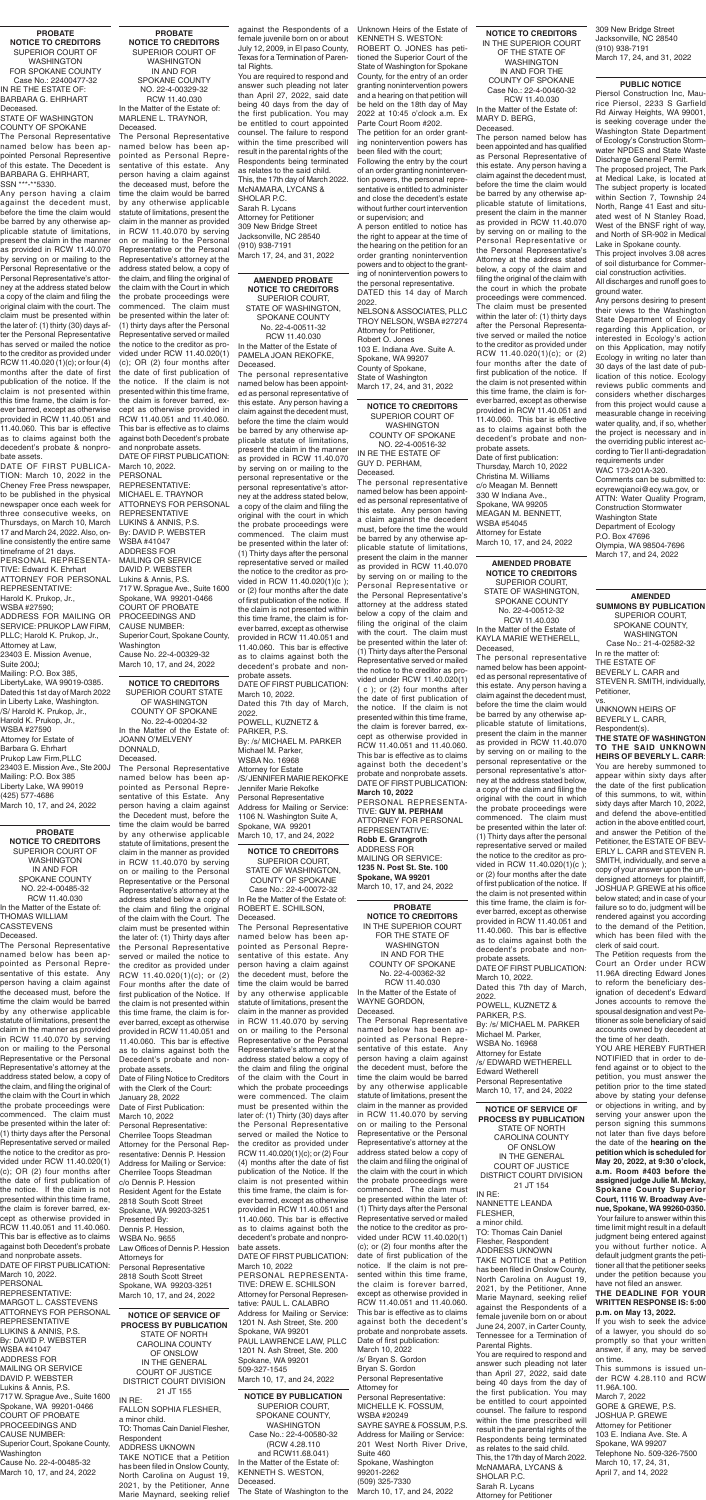**TO PLACE FREE AUTO ADS** CALL 235-6184

**PROBATE NOTICE TO CREDITORS** IN THE SUPERIOR COURT OF THE STATE OF WASHINGTON IN AND FOR THE COUNTY OF SPOKANE No. 22-4-00448-32 (R.C.W. 11.40.030) In the Matter of the Estate of: GAIL L. GEBHARDT,

Deceased. The personal representative named below has been appointed as personal representative of this estate. Any person having a claim against the decedent must, before the time in the claim would be barred by any otherwise applicable statute of limitations, present the claim in the manner as provided in RCW 11.40.070 by serving on or mailing to the personal representative or the personal representative's attorney at the address stated below a copy of the claim and filing the original of the claim with the court in which the probate proceedings were commenced. The claim must be presented within the later of: (1) Thirty days after the personal representative served or mailed the notice to the creditor as provided under RCW 11.40.020(1)(c); or (2) four months after the date of first publication of the notice. If the claim is not presented within this time frame, the claim is forever barred, except as otherwise provided in RCW 11.40.051 or 11.40.060. This bar is effective as to claims against both the decedent's probate and nonprobate assets. Date of first publication: March 10, 2022 Lori L. Atwood Personal Representative C/O Neil E. Humphries, Attorney 421 W. Riverside Ave., Ste. 704 Spokane, Washington 99201-0410 Phone: (509) 838-4148 March 10, 17, and 24, 2022

**NOTICE TO CREDITORS** SUPERIOR COURT, STATE OF WASHINGTON, COUNTY OF SPOKANE No. 22-4-00529-32 (RCW 11.40.030) In the Matter of the Estate of: PETERSON KAMO, Deceased.

The Personal Representative named below has been appointed as Personal Representative of this estate. Any person having a claim against the decedent that arose before the decedent's death must, before the time the claim would be barred by any otherwise applicable statute of limitations, present the claim in the manner as provided in RCW 11.40.070 by serving on or mailing to the Personal Representative or the personal representative's attorney at the address stated below a copy of the claim and filing the original of the claim with the Court. The claim must be presented within the later of: (a) Thirty days after the personal representative served or mailed the notice to the creditor as provided under RCW 11.40.020; or (b) four months after the date of first publication of the notice. If the claim is not presented within this time frame, the claim will be forever barred, except as otherwise provided in RCW 11.40.051 and 11.40.060. This bar is effective as to claims against both the decedent's probate and nonprobate assets. Date of First Publication: March 10, 2022 Personal Representatives: MITHA KAMO Attorney for Personal Representative: CAROL J. HUNTER Address for Mailing or Service: Hunter Elder Law, PLLC 2208 W. Second Ave. Spokane, WA 99201 March 10, 17, and 24, 2022

**NOTICE TO CREDITORS** SUPERIOR COURT OF WASHINGTON COUNTY OF SPOKANE NO. 22-4-00515-32 IN RE THE ESTATE OF CLAUDINE I. JOHNSON, Deceased.

The personal representative named below has been appointed as personal representative of this estate. Any person having a claim against the decedent must, before the time the would be barred by any otherwise applicable statute of limitations, present the claim in the manner as provided in RCW 11.40.070 by serving on or mailing to the Personal Representative or the Personal Representative's attorney at the address stated below a copy of the claim and filing the original of the claim with the court. The claim must be presented within the later of: (1) Thirty days after the Personal Representative served or mailed the notice to the creditor as provided under RCW 11.40.020(1) (c); or (2) four months after the date of first publication of the notice. If the claim is not presented within this time frame, the claim is forever barred, except as otherwise provided in RCW 11.40.051 and 11.40.060. This bar is effective as to claims against both the decedent's probate and nonprobate assets. DATE OF FIRST PUBLICATION: **March 10, 2022** PERSONAL REPRESENTA-TIVE: **PATSY J. EAKRIGHT** ATTORNEY FOR PERSONAL REPRESENTATIVE: **Robb E. Grangroth** ADDRESS FOR MAILING OR SERVICE: **1235 N. Post St. Ste. 100 Spokane, WA 99201** March 10, 17, and 24, 2022

#### **PUBLIC NOTICE CITY OF CHENEY, WASHINGTON PROPOSED FRANCHISE ORDINANCE NO. Y-25 SUMMARY**

Ordinance No. Y-25 will grant Avista Corporation dba Avista Utilities a non-exclusive public utility franchise to locate, construct, install, own, maintain, repair, reconstruct, operate and use facilities within the City's Public Streets/Public Ways [the Franchise Area] for the purposes of the transmission, control and distribution of natural gas within the City for a term of 25 years. Avista agrees to meet accepted industry standards and conform with applicable federal and state laws, as well as the regulations of the appropriate state regulatory body with jurisdiction, in the conduct of its operations under the Franchise. The City reserves the right to make reasonable rules and regulations pertaining to the conduct of Avista's operations within the Franchise Area. Avista must not interfere with any existing facilities of other utilities. Avista is authorized to make necessary excavations within the Franchise Area; excavations must be carried out with reasonable dispatch, and the area restored, with as little interference to the public as may be reasonable. Avista must relocate its facilities in the franchise area at the City's request. Avista may operate a vegetation management program in connection with franchised activities. Provisions are made for informal dispute resolution.

(Final Reading of Ordinance Y-25 is anticipated to be held before the Cheney City Council on March 22, 2022 at 6:00 pm in the City Council Chambers). March 17, and 24, 2022

> **PROBATE NOTICE TO CREDITORS** IN THE SUPERIOR COURT OF THE STATE OF WASHINGTON IN AND FOR THE COUNTY OF SPOKANE NO. 22-4-00426-32 RCW 11.40.030 In Re the Estate of MARLEEN V. BONENKO, Deceased.

The Personal Representative named below has been appointed as Personal Representative of this estate. Any person having a claim against the decedent must, before the time the claim would be barred by any otherwise applicable statute of limitations, present the claim in the manner as provided in RCW 11.40.070 by serving on or mailing to the Personal Representative or the Personal Representative's attorney at the address stated below a copy of the claim and filing the original of the claim with the court in which the probate proceedings were commenced. The claim must be presented within the later of: (1) Thirty days after the Personal Representative served or mailed the notice to the creditor as provided under RCW 11.40.020(1) (c); or (2) four months after the date of first publication of the notice. If the claim is not presented within this time frame, the claim is forever barred, except as otherwise provided in RCW 11.40.051 and 11.40.060. This bar is effective as to claims against both the decedent's probate and nonprobate assets. DATE OF FIRST PUBLICATION: March 17, 2022 PERSONAL REPRESENTA-TIVE: TRUDY G. LANGSTON ADDRESS FOR MAILING OR SERVICE: 905 S. MONROE ST, SPOKANE, WA 99204 Attorney for Personal Representative: Megan M. Lewis, WSBA #38916 Megan Lewis Law, PLLC, 905 S Monroe St, Spokane, WA 99204 Court of probate proceedings and cause number: Spokane County Superior Court, Cause No. 22-4-00426-32

March 17, 24, and 31, 2022

**PROBATE NOTICE TO CREDITORS** IN THE SUPERIOR COURT OF THE STATE OF WASHINGTON IN AND FOR THE COUNTY OF SPOKANE No. 22-4-00583-32 (R.C.W. 11.40.030) In the Matter of the Estate of: SARAH L. WISDOM, Deceased.

The personal representative named below has been appointed as personal representative of this estate. Any person having a claim against the decedent must, before the time in the claim would be barred by any otherwise applicable statute of limitations, present the claim in the manner as provided in RCW 11.40.070 by serving on or mailing to the personal representative or the personal representative's attorney at the address stated below a copy of the claim and filing the original of the claim with the court in which the probate proceedings were commenced. The claim must be presented within the later of: (1) Thirty days after the personal representative served or mailed the notice to the creditor as provided under RCW 11.40.020(1)(c); or (2) four months after the date of first publication of the notice. If the claim is not presented within this time frame, the claim is forever barred, except as otherwise provided in RCW 11.40.051 or 11.40.060. This bar is effective as to claims against both the decedent's probate and nonprobate assets.

Date of first publication: March 17, 2022

**NOTICE TO CREDITORS** SUPERIOR COURT, STATE OF WASHINGTON, COUNTY OF SPOKANE Case No.: 22400486-32 In Re the Matter of the Estate of: GLENN R. AMDAHL, Deceased.

The Personal Representative named below has been appointed as Personal Representative of this estate. Any person having a claim against the Decedent must, before the time the claim would be barred by any otherwise applicable statute of limitations, present the claim in the manner as provided in RCW 11.40.070 by serving on or mailing to the Personal Representative or the Personal Representatives' attorney at the address stated below a copy of the claim and filing the original of the claim with the court in which the probate proceedings were commenced. The claim must be presented within the later of: (1) Thirty days after the personal representative served or mailed the notice to the creditor as pro-

**SUMMONS BY PUBLICATION**

IN THE SUPERIOR COURT OF THE STATE OF WASHINGTON IN AND FOR THE COUNTY OF SPOKANE No. 22-2-00564-32 C&C ENTERPRISES, LLC, a Washington limited liability company, Plaintiff,

vs. BERG FAMILY PARTNERSHIP and ALL OTHER PERSONS OR PARTIES UNKNOWN CLAIM-ING ANY RIGHT, TITLE, ES-TATE, LIEN OR INTEREST IN THE REAL ESTATE DE-SCRIBED IN THE COMPLAINT HEREIN,

**Defendants** 

The State of Washington to the said:

BERG FAMILY PARTNERSHIP; and

ALL OTHER PERSONS OR PARTIES UNKNOWN CLAIM-ING ANY RIGHT, TITLE, ES-TATE, LIEN OR INTEREST IN THE REAL ESTATE DE-SCRIBED IN THE COMPLAINT FILED HEREIN.

You are hereby summoned to appear within sixty days after the date of the first publication of

No. 22-4-00481-32 RCW 11.40.030 In the Matter of the Estate of JAMES F. BROWN, Deceased.

> way Heights, WA 9 **Phone: (509) 244-2552** March 24, 2022

The Personal Representative named below has been appointed as Personal Representative of this estate. Any person having a claim against the decedent must, before the time the claim would be barred by any otherwise applicable statute of limitations, present the claim in the manner as provided in RCW 11.40.070 by serving on or mailing to the Personal Representative or the Personal Representative's attorney at the address stated below a copy of the claim and filing the original of the claim with the court in which the probate proceedings were commenced. The claim must be presented within the later of: (1) Thirty days after the Personal Representative served or mailed the notice to the creditor as provided under RCW 11.40.020(1) (c); or (2) four months after the date of first publication of the notice. If the claim is not presented within this time frame, the claim is forever barred, except as otherwise provided in RCW 11.40.051 and 11.40.060. This bar is effective as to claims against both the decedent's probate and nonprobate assets. Date of first publication: March 17, 2022 Fred A. Brown Personal Representative Attorney for Personal Representative: MICHELLE K. FOSSUM, WSBA #20249 SAYRE SAYRE & FOSSUM, P.S. Address for Mailing or Service: 201 West North River Drive, Suite 460 Spokane, Washington 99201-2262 (509) 325-7330

March 17, 24, and 31, 2022

**PROBATE NOTICE TO CREDITORS IN THE SUPERIOR COURT FOR THE STATE OF WASHINGTON IN AND FOR THE COUNTY OF SPOKANE** The Personal Representative named below has been appointed as Personal Representative of this estate. Any person having a claim against the decedent must, before the time the claim would be barred by any otherwise applicable statute of limitations, present the claim in the manner as provided in RCW 11.40.070 by serving on or mailing to the Personal Representative or the Personal Representative's attorney at the address stated below a copy of the claim and filing the original of the claim with the court in which the probate proceedings were commenced. The claim must be presented within the later of: (1) Thirty days after the Personal Representative served or mailed the notice to the creditor as provided under RCW 11.40.020(1) (c); or (2) four months after the date of first publication of the notice. If the claim is not presented within this time frame, the claim is forever barred, except as otherwise provided in RCW 11.40.051 and 11.40.060. This bar is effective as to claims against both the decedent's probate and nonprobate assets. Date of first publication: March 17, 2022 /s/ Lori McCormick Lori McCormick Personal Representative Attorney for Personal Representative: **MICHELLE K. FOSSUM**, WSBA #20249 SAYRE SAYRE & FOSSUM, P.S. Address for Mailing or Service: 201 West North River Drive, Suite 460 Spokane, Washington 99201-2262 (509) 325-7330 March 17, 24, and 31, 2022

**PROBATE NOTICE TO CREDITORS IN THE SUPERIOR COURT FOR THE STATE OF WASHINGTON IN AND FOR THE COUNTY OF SPOKANE** No. 22-4-00490-32 RCW 11.40.030 In the Matter of the Estate of **AARON G. MILES**,

Deceased.

**NOTICE TO CREDITORS** SUPERIOR COURT, STATE OF WASHINGTON,

SPOKANE COUNTY

Case No. **22-4-00549-32**

In the Matter of the Estate of: PATRICIA HELEN JOHNSON Deceased.

GREGORY E. SCHLEPP, the surviving son of the decedent, PATRICIA HELEN JOHNSON, and the court appointed Personal Representative to the Estate of PATRICIA HELEN JOHNSON, hereby gives NOTICE to all persons having claims against th decedent or her estate, of the decedent's death, and directs that all claims shall be directed to the Personal Representative, in care of Personal Representative or registered agent at the addresses designated below, and file a copy with the Clerk of Court within four (4) months of the first date of publication or within four (4) months of the date of filing this notice whichever is later. Persons having claims against the decedent must, prior to the time such claims would be barred by any otherwise applicable statute of limitations, serve a copy of the claims on the Personal Representative or the attorney of record at the addresses state below, and file an executed copy of the claim with the Clerk of Court in the time frame noted above, or except under those provisions included in RCW 11.40.011 or 11.40.013, or the claims shall be forever barred.

DATE OF FILING A COPY OF THE NOTICE TO CREDITORS with the Clerk of Court is March 9th, 2022. DATE OF FIRST PUBLICATION IS: March 17th, 2022. Isl GREGORY E. SCHLEPP GREGORY E. SCHLEPP Personal Representative 5915 W. Chippewa Ct. Spokane, WA. 99208 Attorney for Estate: Isl JONATHAN LEE JONATHAN LEE, WSBA 6478 LEE LAW OFFICE, P.S 1124 W. Riverside Avenue, Suite 300 Spokane, WA 99201 (509) 326-1800 March 17, 24, and 31, 2022

**NOTICE TO CREDITORS**

IN THE SUPERIOR COURT OF THE STATE OF WASHINGTON IN AND FOR THE COUNTY OF SPOAKNE Case No.: 22-4-00596-32 RCW 11.40.030 In the Matter of the Estate of: DAVID R. HARPER, Deceased.

The person named below has been appointed and has qualified as Personal Representative of this estate. Any person having a claim against the decedent must, before the time the claim would be barred by any otherwise applicable statute of limitations, present the claim in the manner as provided in RCW 11.40.070 by serving on or mailing to the Personal Representative or the Personal Representative's Attorney at the address stated below, a copy of the claim and filing the original of the claim with the court in which the probate proceedings were commenced. The claim must be presented within the later of: (1) thirty days after the Personal Representative served or mailed the notice to the creditor as provided under RCW 11.40.020(1)(c); or (2) four months after the date of first publication of the notice. If the claim is not presented within this time frame, the claim is forever barred, except as otherwise provided in RCW 11.40.051 and 11.40.060. This bar is effective as to claims against both the decedent's probate and nonprobate assets.

Date of first publication: March 17, 2022 Kimberly Welborn, P.R. c/o Meagan M. Bennett 330 W Indiana Ave., Spokane, WA 99205 MEAGAN M. BENNETT, WSBA #54045, Attorney for Estate March 17, 24, and 31, 2022

Daniel W. Wisdom Personal Representative C/O Neil E. Humphries, Attorney 421 W. Riverside Ave., Ste. 704 Spokane, Washington 99201-0410 Phone: (509) 838-4148 March 17, 24, and 31, 2022

this summons, to wit, within sixty days after the 17th day of March, 2022, and defend the above entitled action in the above entitled court, and answer the Complaint of the Plaintiff, C&C Enterprises, LLC, and serve a copy of your answer upon the undersigned attorneys for Plaintiff, C&C Enterprises, LLC, at their offices below stated; and in case of your failure so to do, judgment will be rendered against you according to the demand of the Complaint, which has been filed with the clerk of said court.

C&C Enterprises, LLC is seeking (1) a judgment declaring that a Deed of Trust dated November 1, 1991, granted by Ralph Berg Jr. and Mary O. Berg, husband and wife, in favor of the Berg Family Partnership, and recorded on January 21, 1992, under Spokane County Auditor's File No. 9201210036, Vol. 1255, Pg. 1707, has been fully satisfied and said Deed of Trust is invalid and no longer encumbers the subject real property, (2) a decree quieting title to the subject real property in C&C Enterprises, LLC, free of any claim of the Berg Family Partnership and all other persons or parties unknown claiming any right, title, estate, lien or interest in the subject real property and the Deed of Trust; and (3) other relief as deemed proper by the Court. Plaintiff's attorneys: Witherspoon Kelley Attn: Shelley N. Ripley 422 W. Riverside, Suite 1100 Spokane, Spokane County, Washington 99201 Tele: (509) 624-5265 Fax: (509) 458-2728 snr@witherspoonkelley.com DATED this 8th day of March, 2022. WITHERSPOON • KELLEY By: /s/ Shelley N. Ripley SHELLEY N. RIPLEY, WSBA No. 28901 Attorneys for Plaintiff March 17, 24, 31, April 7, 14, and 21, 2022

vided under RCW 11.40.020(1) (c); or (2) four months after the date of first publication of the notice. If the claim is not presented within this time frame, the claim is forever barred, except as otherwise provided in section RCW 11.40.051 and RCW 11.40.060. This bar is effective as to claims against both the decedent's probate and non-probate assets. Date of first publication: March 17, 2022 Personal Representative: Heidi L. Amdahl Attorney for Personal Representative: Linnwood D. Sampson Address for Mailing or Service: N. 1201 Ash, Suite 200 Spokane, WA 99201 Law Office of Linnwood D. Sampson 1201 N. Ash Street, Suite 200 Spokane, WA 99201 Telephone: 509-327-1545 Fax: 509-327-1549 March 17, 24, and 31, 2022

#### **PUBLIC NOTICE City of Medical Lake Ordinance No. 1095** Summary

AN ORDINANCE AMENDING CITY OF MEDICAL LAKE OR-DINANCE NO. 1093, RELAT-ING TO THE SALARIES AND COMPENSATION FOR THE APPOINTIVE OFFICERS AND EMPLOYEES OF THE CITY OF MEDICAL LAKE, ADDING A DEPUTY CITY ADMINISTRA-TOR POSITION, AND PRO-VIDING FOR THE EFFECTIVE DATE THEREOF.

A copy of the full text of this Ordinance is available at the City of Medical Lake City Hall, 124 S. Lefevre Street, Medical Lake, WA 99022.

A summary of the principal provisions of Ordinance No. 1095 of the City of Medical Lake, Washington, adopted on March 15, 2022, is as follows:

**Section 1: Amending Section 1 of Ordinance 1093**. Amends Section 1 of Ordinance 1093 to add the position of Deputy City Administrator as a Management Employee, and updates the schedule of salaries of City employees accordingly.

**Section 2. Deviation from Adopted Council Policies and Procedures**. Declares a state of emergency within the City due to staffing issues, and accordingly approves deviation from Section 6.5 of the City's Policies and Procedures regarding a second reading of the Ordinance.

**Section 3. Effective Date**. Provides that the Ordinance is effective upon its adoption in accordance with RCW 35A.120.130. The full text of Ordinance No. 1095 will be mailed to any citizen without cost upon request from the City's Clerk's office. March 24, 2022.

| 10. Galley, Valley | Curve, Carve     |  |
|--------------------|------------------|--|
| 9. Poise, Posse    | 9 Assume, Assure |  |
| find thend 9       | Paste, Pasta     |  |
| 7. Viking, Biking  | Bench, Beach     |  |
| 6. Rivet, River    | Falter, Filter   |  |
|                    |                  |  |



**PUBLIC HEARING NOTICE OF PUBLIC HEARING NOTICE IS HEREBY GIVEN:**  The City of Airway Heights City Council will conduct a public hearing on Ordinance C-982 establishing and adopting interim regulations relating to city water service, water allocation determinations and a concurrency process to authorize water service connections for buildings and associated improvements on Monday, April 4, 2022, at 5:30 p.m., and take public testimony. The City Council adopted Ordinance C-982 on February 7, 2022, as an emergency action. This hearing is to provide an opportunity for public comment on the interim ordinance.

**APPLICANT**:

City of Airway Heights **PROPOSAL**: Ordinance C-982, adding a new title AHMC 14.11 Water Concurrency

**PROJECT LOCATION**: The proposal is located in the City of Airway Heights and Urban Growth Areas

**SEPA DETERMINATION**: Exempt

**PUBLIC HEARING**: City Council Public Hearing Monday, April 4, 5:30 p.m. This meeting will be held virtually via Zoom. Please go to the City of Airway Heights main page for Zoom meeting instructions and link.

**PUBLIC COMMENT**: Comments may be mailed to the address below by 4:30 p.m., Friday, April 1st to the City of Airway Heights or may be presented at the City Council Public Hearing as testimony.

The Ordinance C-982, AHMC 14.11 Water Concurrency and supporting documents are available at the Airway Heights Planning Office, located at

13414 W Sunset Hwy (SR-2), Airway Heights, WA 99001 For more information contact:

Airway Heights Planning Department 1208 S. Lundstrom

**PROBATE NOTICE TO CREDITORS** SUPERIOR COURT, STATE OF WASHINGTON, COUNTY OF SPOKANE No. 22400606-32 In the Matter of the Estate of JOYCE YVONNE BODKER

Deceased. The Personal Representative named below has been appointed as personal representative of this estate. Any person having a claim against the decedent must, before the time the claim would be barred by any otherwise applicable statute of limitations, present the claim in the manner as provided in RCW 11.40.070 by serving on or mailing to the personal representative or the personal representative's attorney at the address stated below, a copy of the claim and filing the original of the claim with the court in which the probate proceedings were commenced.

The claim must be presented within the later of: (i) Thirty days after the personal representative served or mailed the notice to the creditor as provided under RCW 11.40.020(1)9c); or (ii) four months after the date of first publication of the notice. If the claim is not presented within this time frame, the claim is forever barred, except as otherwise provided in RCW 11.40.051 and 11.40.060. This bar is effective as to claims against both the decedent's probate and nonprobate assets.

Date of First Publication: March 24, 2022 /s/ Drew M. Bodker Personal Representative /s/ Drew M. Bodker, WSBA #6714 Attorney for Personal Representative Law Offices of Drew M. Bodker , P.S. 2607 S. Southeast Blvd. Ste. A201 Spokane, WA 99223 509-456-5100 · tel. 509-456-5114 · fax March 24, 31, and April 7, 2022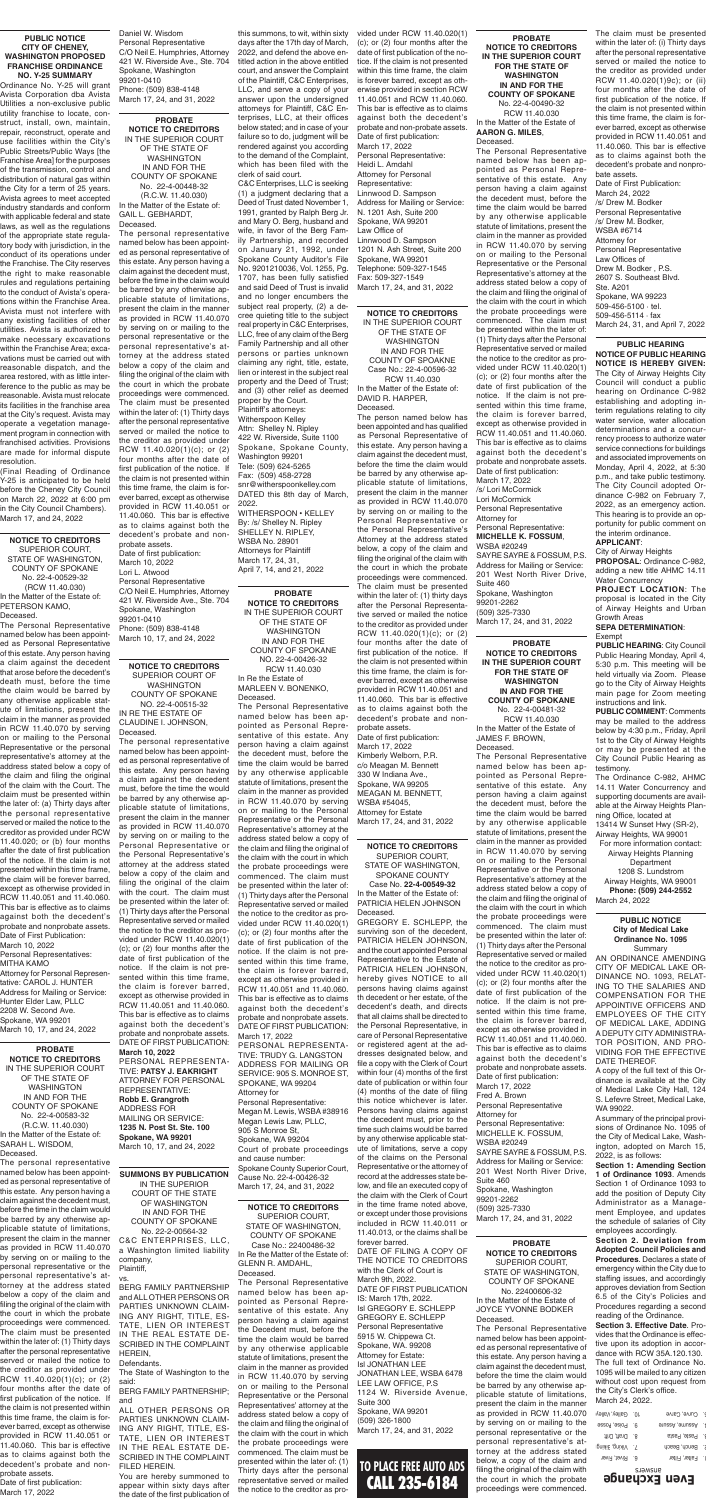## **TO PLACE FREE AUTO ADS** CALL 235-6184

**PROBATE NOTICE TO CREDITORS SUPERIOR COURT OF STATE OF WASHINGTON COUNTY OF CLARK** No. 22 4 00370 06

**RCW 11.40.020, 11.40.030 In the Estate of:** BARBARA JEAN KEENE, **Deceased**.

The Personal Representative named below has been appointed as Personal Representative of this estate. Any person having a claim against the decedent must, prior to the time the claim would be barred by any otherwise applicable statute of limitations, present the claim in the manner as provided in RCW 11.40.070 by serving on or mailing to the Personal Representative or the Personal Representative's attorney at the address stated below a copy of the claim and filing the original of the claim with the Court. The claim must be presented within the latter of: (1) Thirty days after the Personal Representative served or mailed the notice to the creditor as provided under RCW 11.40.020(1)(c); or (2) Four months after the date of first publication of the notice. If the claim is not presented within this time frame, the claim is forever barred, except as otherwise provided in RCW 11.40.051 and RCW 11.40.060. This bar is effective as to claims against both the probate assets and nonprobate assets of the decedent. DATE OF FIRST PUBLICATION: March 24, 2022 /s/ Ronald David Keene Ronald David Keene Personal Representative /s/ Juliet C. Laycoe Juliet C. Laycoe, WSBA #28275 Attorney for Personal Representative 1610 C Street, Suite 207 Vancouver, Washington 98663 Phone: (360) 693-1630

March 24, 31, and April 7, 2022

**PROBATE NOTICE TO CREDITORS** SUPERIOR COURT, STATE OF WASHINGTON,

COUNTY OF SPOKANE No. 21402509-32 RCW 11.40.030 In the Matter of the Estate of STEPHEN CRAIG BARTELS, Deceased.

The Personal Representative named below has been appointed as personal representative of this estate. Any persons having a claim against the decedent must, prior to the time such claim would be barred by any otherwise applicable statute of limitations, present the claim in the manner as provided in RCW 11.40.070 by serving on or mailing to the Personal Representative or the Personal Representative's attorney of record at the address stated below and file an executed copy of the claim with the Clerk of this Court. The claim must be presented within the later of: (1) Thirty days after the personal representative served or mailed the notice to the creditor as provided under RCW 11.40.020(3); or (2) four months after the date of first publication of this notice. If the claim is not presented within this time frame, the claim is forever barred, except as otherwise provided in RCW 11.40.051 and 11.40.060. This bar is effective as to claims against both the decedent's probate and nonprobate assets. DATE OF THE FIRST PUBLICA-TION: March 24, 2022 /s/ Trina H. Bartels TRINA H. BARTELS PERSONAL REPRESENTATIVE 9107 N. Wall Spokane, WA 99218 /s/ Maija M. Druffel MAIJA M. DRUFFEL, WSBA No. 43314 ATTORNEY OF RECORD Law Offices of Maris Baltins, P.S. 7 S. Howard, Suite 220 Spokane, WA 99201 March 24, 31, and April 7, 2022

#### **PROBATE**

**NOTICE TO CREDITORS** SUPERIOR COURT, STATE OF WASHINGTON, COUNTY OF SPOKANE NO. 22-4-00578-32 RCW 11.40.030 In the Matter of the Estate of: LEONARD A. MALLOY,

Deceased.

The co-personal representatives named below have been appointed as co-personal representatives of this estate. Any person having a claim against the decedent must, before the time the claim would be barred by any otherwise applicable statute of limitations, present the claim in the manner as provided in RCW 11.40.070 by serving on or mailing to a co-personal representative or the co-personal representatives' attorney at one of the addresses stated below a copy of the claim and filing the original

#### **PROBATE NOTICE TO CREDITORS SUPERIOR COURT, STATE OF WASHINGTON COUNTY OF SPOKANE**

NO. 22-4-00577-32 RCW 11.40.030 In the Matter of the Estate of: KATHERINE J. SHAMBHALLA, Deceased.

The Administrator named below has been appointed as Administrator of this estate. Any person having a claim against the decedent must, before the time the claim would be barred by any otherwise applicable statute of limitations, present the claim in the manner as provided in RCW 11.40.070 by serving on or mailing to the Administrator or the Administrator's attorney at the address stated below a copy of the claim and filing the original of the claim with the court. The claim must be presented within the later of: (1) Thirty days after the Administrator served or mailed the notice to the creditor as provided under RCW 11.40.020(3); or (2) four months after the date of first publication of the notice. If the claim is not presented within this time frame, the claim is forever barred, except as otherwise provided in RCW 11.40.051 and 11.40.060. This bar is effective as to claims against both the decedent's probate and nonprobate assets. DATE OF FIRST PUBLICATION: March 24, 2022.

The undersigned, ROBERT F. SHAMBHALLA, who executed the foregoing Probate Notice to Creditor by making his mark, has been read the said Probate

**PROBATE NOTICE TO CREDITORS** SUPERIOR COURT OF WASHINGTON FOR SPOKANE COUNTY NO. 22-4-00237-32 (RCW 11.40.030) IN THE MATTER OF THE ESTATE OF NANCI J. HARDER, Deceased.

The Co-Personal Representatives named below have been appointed as Co-Personal Representatives of the Estate of Nanci J. Harder, deceased (the "Decedent"). Any person having claims against the Decedent must, before the time the claim would be barred by any otherwise applicable statute of limitations, present the claim in the manner as provided in Revised Code of Washington ("RCW") Chapter 11.40.070 by serving on or mailing to the Co-Personal Representatives or the Co-Personal Representatives' attorney at the address stated below a copy of the claim and filing the original of the claim with the Court in which the probate proceedings were commenced. The claim must be presented within the later of: (i) thirty (30) days after the Co-Personal Representatives served or mailed the notice to the creditor as provided under RCW 11.40.020(1)(c); or (ii) four (4) months after the date of first publication of the notice. If

Deceased.

The Personal Representative named below has been appointed as Personal Representative of this estate. Any person having a claim against the decedent that arose before the decedent's death must, before the time the claim would be barred by any otherwise applicable statute of limitations, present the claim in the manner as provided in RCW 11.40.070 by serving on or mailing to the Personal Representative or the personal representative's attorney at the address stated below a copy of the claim and filing the original of the claim with the Court. The claim must be presented within the later of: (a) Thirty days after the personal representative served or mailed the notice to the creditor as provided under RCW 11.40.020; or (b) four months after the date of first publication of the notice. If the claim is not presented within this time frame, the claim will be forever barred, except as otherwise provided in RCW 11.40.051 and 11.40.060. This bar is effective as to claims against both the decedent's probate and nonprobate assets. Date of First Publication:

March 24, 2022 Personal Representative: JAMES K. WILSON Attorney for Personal Representative: CAROL J. HUNTER Address for Mailing or Service: Hunter Elder Law, PLLC 2208 West Second Avenue Spokane, WA 99201-5417 (509) 747-0101 March 24, 31, and April 7, 2022

**PROBATE NOTICE TO CREDITORS** SUPERIOR COURT, STATE OF WASHINGTON, COUNTY OF SPOKANE No. 22-4-00633-32 RCW 11.40.040 In the Matter of the Estate of WENDELL D. SCHUTT, III, Deceased.

The Personal Representative named below has been appointed as Personal Representative of this estate. Any person having a claim against the deceased must, before the time the claim would be barred by any otherwise applicable statute of limitations, present the claim in the manner as provided in RCW 11.40.070 by serving on or mailing to the Personal Representative or the Personal Representative's attorney at the address stated below, a copy of the claim, and filing the original of the claim with the Court in which the probate proceedings were commenced. The claim must be presented within the later of: (1) thirty days after the Personal Representative served or mailed the notice to the creditor as provided under RCW 11.40.020(1) (c); OR (2) four months after the date of first publication of the notice. If the claim is not presented within this time frame, the claim is forever barred, except as otherwise provided in RCW 11.40.051 and 11.40.060. This bar is effective as to claims against both the decedent's probate and nonprobate assets. DATE OF FIRST PUBLICATION: March 24, 2022 PERSONAL REPRESENTATIVE: /s/ Mary Ann Blood MARY ANN BLOOD

ATTORNEYS FOR PERSONAL

REPRESENTATIVE:

STEVEN A. CRUMB, ATTORNEY /s/ Steven A. Crumb STEVEN A. CRUMB WSBA #6396 ADDRESS FOR MAILING OR SERVICE STEVEN A. CRUMB, Attorney 127 E. Augusta Ave., Suite 200 Spokane, WA 99207 COURT OF PROBATE PROCEEDINGS AND CAUSE NUMBER: Superior Court, Spokane County, **Washington** Cause No.: 22-4-00633-32 March 24, 31, and April 7, 2022

**PROBATE NOTICE TO CREDITORS** SUPERIOR COURT, STATE OF WASHINGTON, SPOKANE COUNTY No. 22-4-00615-32 RCW 11.40.030 In the Matter of the Estate of DAVID B. FORSBERG, Deceased. The personal representative

**NOTICE TO CREDITORS**

SUPERIOR COURT, STATE OF WASHINGTON, SPOKANE COUNTY No. 22-4-00620-32 (RCW 11.40.030) In the Matter of the Estate of: LYLE RUSSELL MILLER, Deceased.

The Personal Representative named below has been appointed as Personal Representative of this estate. Any person having a claim against the decedent that arose before the decedent's death must, before the time the claim would be barred by any otherwise applicable statute of limitations, present the claim in the manner as provided in RCW 11.40.070 by serving on or mailing to the Personal Representative or the personal representative's attorney at the address stated below a copy of the claim and filing the original of the claim with the Court. The claim must be presented within the later of: (a) Thirty days after the personal representative served or mailed the notice to the creditor as provided under RCW 11.40.020(3); or (b) four months after the date of first publication of the notice. If the claim is not presented within this time frame, the claim will be forever barred, except as otherwise provided in RCW 11.40.020 and 11.40.060. This bar is effective as to claims against both the decedent's probate and nonprobate assets. Date of First Publication:

March 24, 2022 Personal Representative: SHANNON L. WHITNEY Attorney for Personal Representative: CAROL J. HUNTER Address for Mailing or Service: Hunter Elder Law, PLLC 2208 West Second Avenue Spokane, WA 99201-5417 (509) 747-0101 March 24, 31, and April 7, 2022

#### **PROBATE NOTICE TO CREDITORS** IN THE SUPERIOR COURT

FOR THE STATE OF WASHINGTON IN AND FOR THE COUNTY OF SPOKANE No. 22-4-00567-32 RCW 11.40.030 In the Matter of the Estate of

LOUIS E. JOHNSTON, Deceased.

The Personal Representative named below has been appointed as Personal Representative of this estate. Any person having a claim against the decedent must, before the time the claim would be barred by any otherwise applicable statute of limitations, present the claim in the manner as provided in RCW 11.40.070 by serving on or mailing to the Personal Representative or the Personal Representative's attorney at the address stated below a copy of the claim and filing the original of the claim with the court in which the probate proceedings were commenced. The claim must be presented within the later of: (1) Thirty days after the Personal Representative served or mailed the notice to the creditor as provided under RCW 11.40.020(1) (c); or (2) four months after the date of first publication of the notice. If the claim is not presented within this time frame, the claim is forever barred, except as otherwise provided in RCW 11.40.051 and 11.40.060. This bar is effective as to claims against both the decedent's probate and nonprobate assets. Date of first publication: March 24, 2022 /s/ Russell J. York RUSSELL J. YORK Personal Representative Attorney for Personal Representative: MICHELLE K. FOSSUM, WSBA #20249 SAYRE SAYRE & FOSSUM, P.S. Address for Mailing or Service: 201 West North River Drive, Suite 460 Spokane, Washington 99201-2262 (509) 325-7330 March 24, 31, and April 7, 2022

#### **PUBLIC NOTICE LEGAL NOTICE: Invitation to Bid**

The City of Cheney Light Department will accept sealed bids for the purchase of new distribution transformers.

Sealed bids must be submitted to the office of the City Clerk, 609 Second Street, Cheney, WA 99004, before 3:00 p.m. Wednesday, April 13th, 2022. The outside of the envelope should be clearly marked: "Sealed Bid" and "Invitation to Bid # CLD 22-001 Transformer Purchase". The sealed bid must be submitted to the office of the City Clerk, 609 Second Street, Cheney, WA 99004.

Specifications and conditions may be obtained from the Light Department, 112 Anderson Road, Cheney, WA 99004, (509) 498-9230.

Bids received after the deadline will not be considered. A certified check or bid bond equal to at least five percent (5%) of the total bid shall accompany each bid document. Bids which are not accompanied by such a check or bid bond will be rejected.

The City reserves the right to reject any or all bids, and to waive minor irregularities. The City of Cheney is an equal

opportunity organization. March 24, 2022

#### **PUBLIC NOTICE LEGAL NOTICE**

NEGOTIATION OF STATE LEASES WITH EXISTING LES-SEES BETWEEN MAY AND JUNE 2022 EXPIRES: AUGUST 2022

12-B60607 CROP SHARE & GRAZING-SE1/4, Section 36, Twp 22N, Rge 43E, W.M.

12-B68029 DRYLAND CASH-That portion of the E1/2NE1/4 lying east of the county road right of way granted under Application No. 50-CR0823, as supplemented on August 16, 1985, Sec 16,

Twp 21N, Rge 45E, W.M 12-A74138 DRYLAND CROP SHARE-SW1/4, Sec 36, Twp 22N, Rge 42E, W.M.

**NOTICE TO CREDITORS (AMENDED)** SUPERIOR COURT, STATE OF WASHINGTON, SPOKANE COUNTY No. 22-4-00566-32 (RCW 11.40.030) In the Matter of the Estate of: DELDEE L. LEWIS, March 24, 31, and April 7, 2022

Written request to lease must be received by April 25, 2022, at Department of Natural Resources, 225 S Silke Rd, Colville, Washington 99114-9369. Each request to lease must include the lease number, the name, address and phone number of applicant, and must contain a certified check or money order payable to the Department of Natural Resources for the amount of any bonus bid plus a \$100.00 deposit. The envelope must be marked "Sealed Bid" and give lease number, expiration date of lease applied for and give applicant's name. The applicant must be prepared to purchase improvements that belong to the current lessee. Persons wishing to bid to lease any of these properties can obtain more details, bid packet, and qualification requirements by contacting the Colville office or calling (509) 684-7474. March 24, 2022

> **NOTICE OF RECEIVERSHIP; NOTICE OF REQUIREMENT THAT PROOF OF CLAIMS BE SERVED; AND DEADLINE FOR SUBMITTING CLAIM IF NOTIFIED BY PUBLICATION** SUPERIOR COURT, COUNTY OF SPOKANE, STATE OF WASHINGTON Case No. 22-2-00640-32 In re:

**CRAFTAG LLC**, a Washington limited liability company.

#### TO: **ALL KNOWN CREDITORS OF CRAFTAG LLC**:

Please take notice that on March 2, 2022, Barry W. Davidson (the "Receiver") was appointed as the general receiver over CraftAg LLC pursuant to an Order Appointing General Receiver entered by the Superior Court, State of Washington, County of Spokane, under Case No. 22-2-00640-32. The Receiver is also the registered agent for CraftAg LLC, which maintains its registered office in Spokane County, Washington at 601 West Riverside Avenue, Suite 1550, Spokane, Washington 99201, and formerly maintained offices at 100 Ravine Lane NE, Suite 220, Bainbridge Island, Washington 98110.

PLEASE TAKE FURTHER NO-TICE that, in order to receive any distribution in this proceeding, each creditor, other than secured creditors, must serve a verified Proof of Claim, together with supporting documentation, on the Receiver. Proof of Claims may be served on the Receiver by mail, by facsimile to (509) 623- 1660, or by email to cnickerl@ dbm-law.net.

All creditors that do not receive the Notice of Requirement that Proof of Claims be Served (the "Notice") by first class mail, but are served by publication, must submit a verified Proof of Claim no later than thirty (30) days from the date of the last publication of the Notice.

DATED this 15th day of March 2022.

DAVIDSON BACKMAN MEDEIROS PLLC /s/ Barry W. Davidson Barry W. Davidson, WSBA No. 07908 General Receiver of CraftAg LLC 1550 Bank of America Financial Center 601 West Riverside Avenue Spokane, Washington 99201 Telephone: (509) 624-4600 Facsimile: (509) 623-1660 March 24, 31, and April 7, 2022

**PROBATE NOTICE TO CREDITORS** IN THE SUPERIOR COURT OF THE STATE OF WASHINGTON IN AND FOR THE COUNTY OF SPOKANE No. 21-4-02351-32 (RCW 11.40.030) In the Matter of the Estate of: EDNA MYRLE RAVINE, Deceased.

The person named below has been appointed and has qualified as Personal Representative of this estate. Any person having a claim against the decedent must, before the time the claim would be barred by any otherwise applicable statute of limitations, present the claim in the manner as provided in RCW 11.40.070 by serving on or mailing to the Personal Representative or the Personal Representative's attorney at the address stated below a copy of the claim and filing the original claim with the Court. The claim must be presented within the later of: 1) thirty (30) days after the Personal Representative served or mailed the notice to the creditor as provided under RCW 11.40.020(3); or 2) four (4) months after the date of first publication of this Notice. If the claim is not presented within this time frame, the claim is forever barred, except as otherwise provided in RCW 11.40.051 and 11.40.060. This bar is effective as to claims against both the decedent's probate and nonprobate assets. Date of First Publication: March 24, 2022 Personal Representative: William A. Simer Attorney for Personal Representative: /s/ James F. Toplife JAMES F. TOPLIFE, WSBA #11632 Attorney for Personal **Representative** EVANS, CRAVEN & LACKIE, P.S. 818 W. Riverside Avenue, Suite 250 Spokane, WA 99201-0910 (509) 455-5200 Evans, Craven & Lackie, P.S.

#### **PROBATE**

**NOTICE TO CREDITORS** IN THE SUPERIOR COURT OF THE STATE OF WASHINGTON IN AND FOR THE COUNTY OF SPOKANE No. 21-4-02351-32 (RCW 11.40.030) In the Matter of the Estate of: EDNA MYRLE RAVINE, Deceased.

The person named below has been appointed and has qualified as Personal Representative of this estate. Any person having a claim against the decedent must, before the time the claim would be barred by any otherwise applicable statute of limitations, present the claim in the manner as provided in RCW 11.40.070 by serving on or mailing to the Personal Representative or the Personal Representative's attorney at the address stated below a copy of the claim and filing the original claim with the Court. The claim must be presented within the later of: 1) thirty (30) days after the Personal Representative served or mailed the notice to the creditor as provided under RCW 11.40.020(3); or 2) four (4) months after the date of first publication of this Notice. If the claim is not presented within this time frame, the claim is forever barred, except as otherwise provided in RCW 11.40.051 and 11.40.060. This bar is effective as to claims against both the decedent's probate and nonprobate assets.

Date of First Publication: March 24, 2022 Personal Representative: William A. Simer Attorney for Personal Representative: /s/ James F. Toplife JAMES F. TOPLIFE, WSBA #11632 Attorney for Personal Representative EVANS, CRAVEN & LACKIE, P.S. 818 W. Riverside Avenue, Suite 250 Spokane, WA 99201-0910 (509) 455-5200 Evans, Craven & Lackie, P.S. 818 W. Riverside, Suite 250 Spokane, WA 99201-0910 (509) 455-5200; fax (509) 455-3632 March 24, 31, and April 7, 2022

named below has been appointed as personal representative of this estate. Any person having a claim against the decedent must, before the time the claim would be barred by any otherwise applicable statute of limitations, present the claim in the manner as provided in RCW 11.40.070 by serving on or mailing to the personal representative or the personal representative's attorney at the address stated below, a copy of the claim and filing the original with the court in which the probate proceedings were commenced. The claim must be presented within the later of: (1) Thirty days after the personal representative served or mailed the notice to the creditor as provided in RCW 11.40.020(1)(c ); or (2) four months after the date of first publication of the notice. If the claim is not presented within this time frame, the claim is forever barred, except as otherwise provided in RCW 11.40.051 and 11.40.060. This bar is effective as to claims against both the decedent's probate and nonprobate assets.

DATE OF FIRST PUBLICATION: March 24, 2022. Dated this 15th day of March,

2022. POWELL, KUZNETZ & PARKER, P.S. By: /s/ Michael M. Parker MICHAEL M. PARKER, WSBA No. 16968 Attorney for Estate /s/ Darden E. Forsberg DARDEN E. FORSBERG Personal Representative Address for Mailing or Service: 1106 N. Washington Suite A, Spokane, WA 99201 March 24, 31, and April 7, 2022

the claim is not presented within Notice to Creditors, knows the this time frame, the claim is forever barred, except as otherwise provided in RCW 11.40.051 and 11.40.060. This bar is effective as to claims against both the Decedent's probate and nonprobate assets.

DATE OF FIRST PUBLICATION: March 24, 2022 /s/ Michael Patrick Harder MICHAEL PATRICK HARDER Co-Personal Representative /s/ David Andrew Harder DAVID ANDREW HARDER Co-Personal Representative IRWIN MYKLEBUST SAVAGE & BROWN, P.S. Attorneys for Co-Personal Representatives By: /s/ G. Howard Utzman G. HOWARD UTZMAN WSBA No. 24284 Address for Mailing or Service: Irwin, Myklebust, Savage & Brown, P.S. P.O. Box 604 1230 SE Bishop Blvd. Pullman, WA 99163-0604 509.332.3502 Court of probate proceedings and cause number: Superior Court of Spokane County, Washington Cause No. 22-4-00237-32 March 24, 31, and April 7, 2022

contents thereof and believes the same to be true. ROBERT F. SHAMBHALLA Administrator Address: 924 S. Lincoln St. Spokane, WA 99204 DOUGLAS • EDEN By: KJIRSTIN GRAHAM Attorney for Estate 717 W. Sprague Ave., Ste. 1500 Spokane, Washington 99201-3923

Telephone: (509) 455-5300

of the claim with the court. The 818 W. Riverside, Suite 250 claim must be presented within the later of: (1) Thirty days after the co-personal representatives served or mailed the notice to the creditor as provided under RCW 11.40.020(3); or (2) four months after the date of first publication of the notice. If the claim is not presented within this time frame, the claim is forever barred, except as otherwise provided in RCW 11.40.051 and 11.40.060. This bar is effective as to claims against both the decedent's probate and nonprobate assets. DATE OF FIRST PUBLICATION: March 24, 2022. PATRICK L. MALLOY Co-Personal Representative Address: P.O. Box 3592 Post Falls, ID 83877 JOHN W. MALLOY Co-Personal Representative Address: 1221 S. Old Creek Rd. Post Falls, ID 83854 DOUGLAS • EDEN WILLIAM D. EDEN Attorney for Estate 717 W. Sprague Ave., Ste. 1500 Spokane, Washington 99201-3923 Telephone: (509) 455-5300 March 24, 31, and April 7, 2022

Spokane, WA 99201-0910 (509) 455-5200; fax (509) 455-3632 March 24, 31, and April 7, 2022